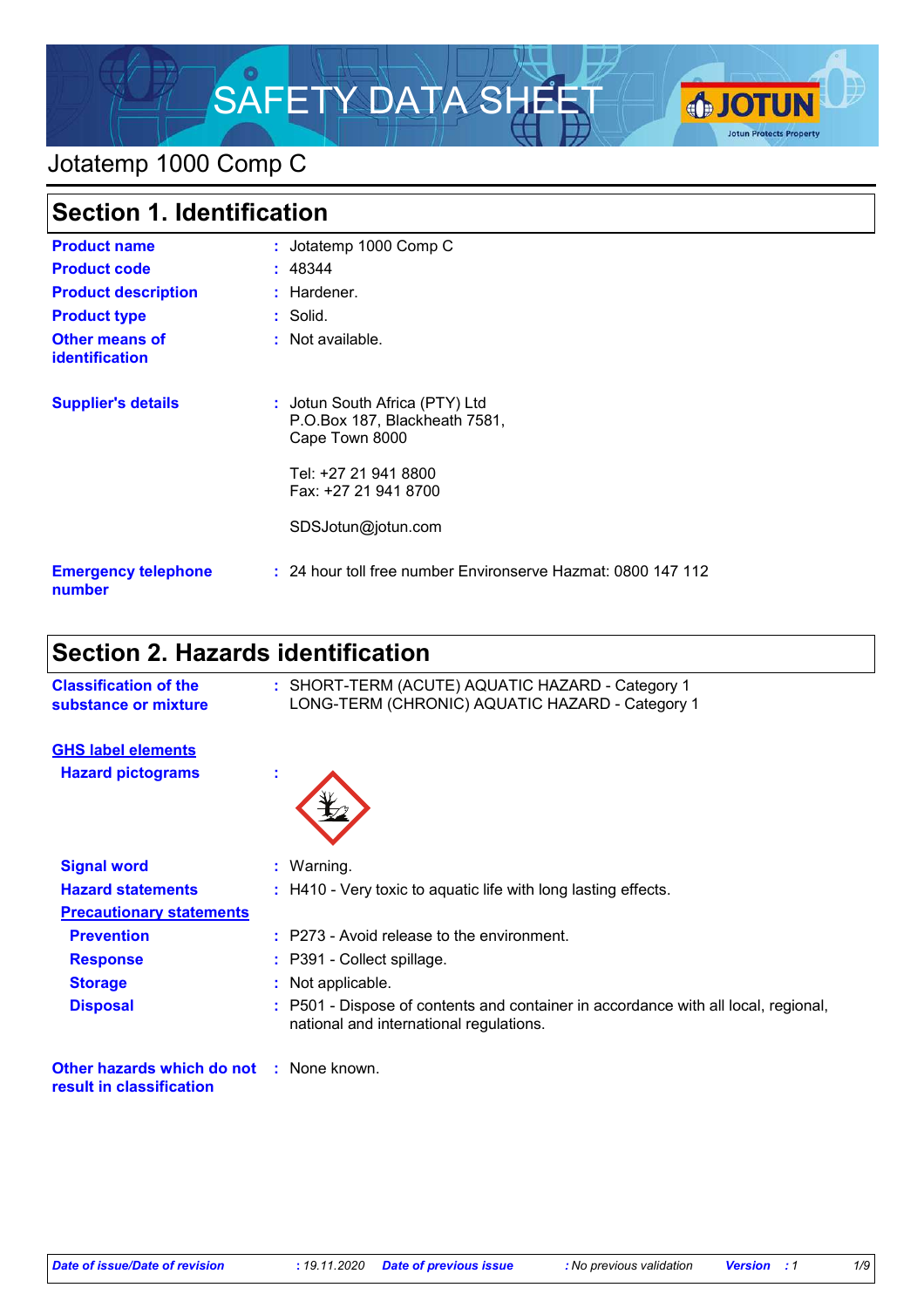## **Section 3. Composition/information on ingredients**

#### **Other means of identification Substance/mixture**

**:** Mixture

**:** Not available.

#### **CAS number/other identifiers**

| <b>CAS number</b>   | : Not applicable. |
|---------------------|-------------------|
| <b>EC</b> number    | : Mixture.        |
| <b>Product code</b> | : 48344           |

| Ingredient name | $\frac{9}{6}$ | <b>CAS number</b> |
|-----------------|---------------|-------------------|
| zinc            | ≥90           | 7440-66-6         |
| zinc oxide      | ≤5            | 1314-13-2         |

**There are no additional ingredients present which, within the current knowledge of the supplier and in the concentrations applicable, are classified as hazardous to health or the environment and hence require reporting in this section.**

**Occupational exposure limits, if available, are listed in Section 8.**

### **Section 4. First aid measures**

| <b>Description of necessary first aid measures</b> |                                                                                                                                                                                                                                                                                                                                                                                                                                                                                                                                                                                                                                                                                                                                                                                                                              |  |
|----------------------------------------------------|------------------------------------------------------------------------------------------------------------------------------------------------------------------------------------------------------------------------------------------------------------------------------------------------------------------------------------------------------------------------------------------------------------------------------------------------------------------------------------------------------------------------------------------------------------------------------------------------------------------------------------------------------------------------------------------------------------------------------------------------------------------------------------------------------------------------------|--|
| Eye contact                                        | : Immediately flush eyes with plenty of water, occasionally lifting the upper and lower<br>eyelids. Check for and remove any contact lenses. Continue to rinse for at least 10<br>minutes. Get medical attention if irritation occurs.                                                                                                                                                                                                                                                                                                                                                                                                                                                                                                                                                                                       |  |
| <b>Inhalation</b>                                  | : Remove victim to fresh air and keep at rest in a position comfortable for breathing.<br>If not breathing, if breathing is irregular or if respiratory arrest occurs, provide<br>artificial respiration or oxygen by trained personnel. It may be dangerous to the<br>person providing aid to give mouth-to-mouth resuscitation. Get medical attention if<br>adverse health effects persist or are severe. If unconscious, place in recovery<br>position and get medical attention immediately. Maintain an open airway. Loosen<br>tight clothing such as a collar, tie, belt or waistband.                                                                                                                                                                                                                                 |  |
| <b>Skin contact</b>                                | : Flush contaminated skin with plenty of water. Remove contaminated clothing and<br>shoes. Get medical attention if symptoms occur. Wash clothing before reuse.<br>Clean shoes thoroughly before reuse.                                                                                                                                                                                                                                                                                                                                                                                                                                                                                                                                                                                                                      |  |
| <b>Ingestion</b>                                   | : Wash out mouth with water. Remove dentures if any. Remove victim to fresh air<br>and keep at rest in a position comfortable for breathing. If material has been<br>swallowed and the exposed person is conscious, give small quantities of water to<br>drink. Stop if the exposed person feels sick as vomiting may be dangerous. Do not<br>induce vomiting unless directed to do so by medical personnel. If vomiting occurs,<br>the head should be kept low so that vomit does not enter the lungs. Get medical<br>attention if adverse health effects persist or are severe. Never give anything by<br>mouth to an unconscious person. If unconscious, place in recovery position and get<br>medical attention immediately. Maintain an open airway. Loosen tight clothing such<br>as a collar, tie, belt or waistband. |  |

#### **Most important symptoms/effects, acute and delayed**

| <b>Potential acute health effects</b> |                                                     |  |  |  |  |
|---------------------------------------|-----------------------------------------------------|--|--|--|--|
| Eye contact                           | : No known significant effects or critical hazards. |  |  |  |  |
| <b>Inhalation</b>                     | : No known significant effects or critical hazards. |  |  |  |  |
| <b>Skin contact</b>                   | : No known significant effects or critical hazards. |  |  |  |  |
| Ingestion                             | : No known significant effects or critical hazards. |  |  |  |  |
| <b>Over-exposure signs/symptoms</b>   |                                                     |  |  |  |  |
| Eye contact                           | : No specific data.                                 |  |  |  |  |
| <b>Inhalation</b>                     | : No specific data.                                 |  |  |  |  |
| <b>Skin contact</b>                   | : No specific data.                                 |  |  |  |  |
| <b>Ingestion</b>                      | : No specific data.                                 |  |  |  |  |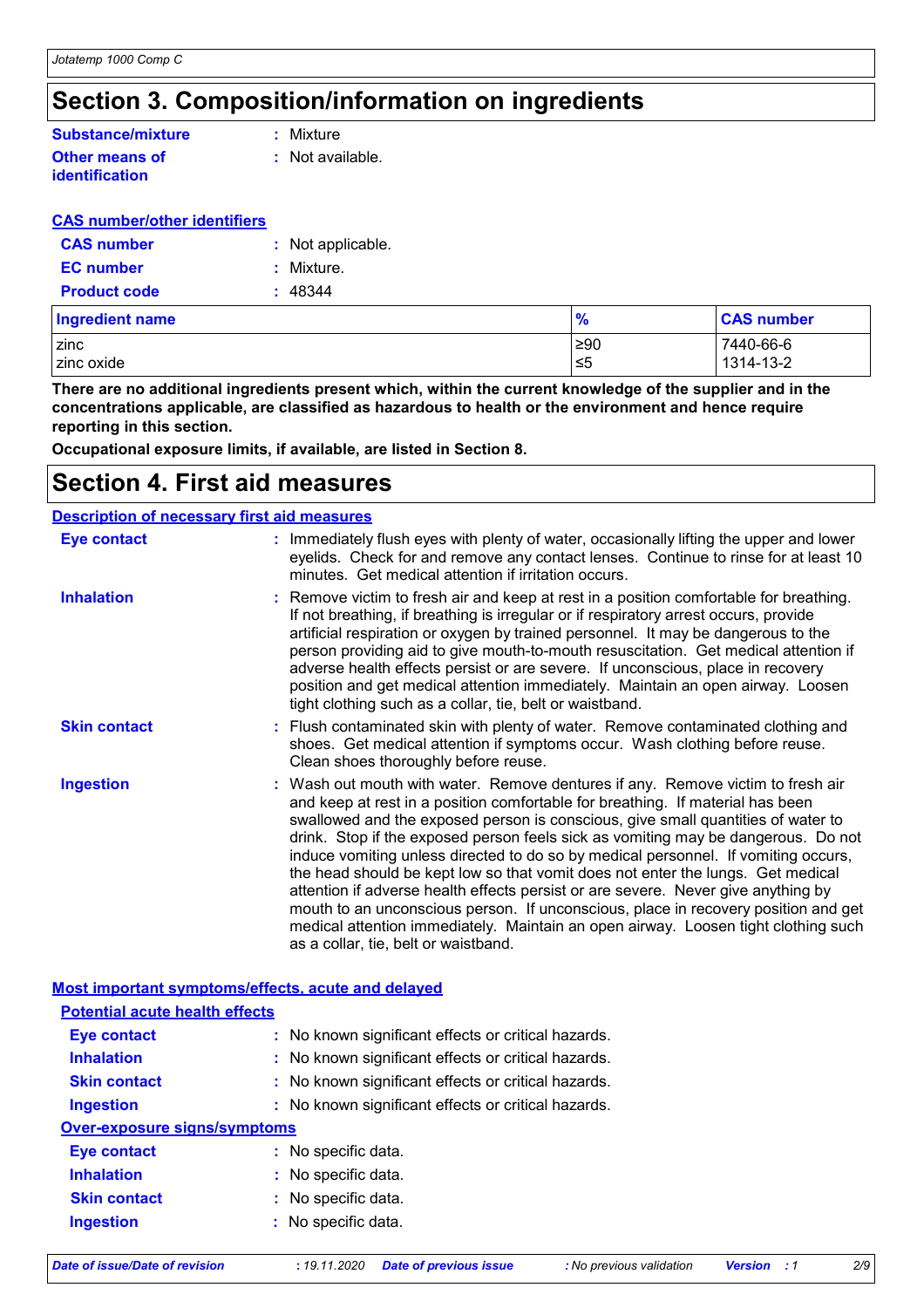# **Section 4. First aid measures**

| Indication of immediate medical attention and special treatment needed, if necessary |  |                                                                                                                                                                               |
|--------------------------------------------------------------------------------------|--|-------------------------------------------------------------------------------------------------------------------------------------------------------------------------------|
| <b>Notes to physician</b>                                                            |  | : Treat symptomatically. Contact poison treatment specialist immediately if large<br>quantities have been ingested or inhaled.                                                |
| <b>Specific treatments</b>                                                           |  | : No specific treatment.                                                                                                                                                      |
| <b>Protection of first-aiders</b>                                                    |  | : No action shall be taken involving any personal risk or without suitable training. It<br>may be dangerous to the person providing aid to give mouth-to-mouth resuscitation. |

**See toxicological information (Section 11)**

### **Section 5. Firefighting measures**

| <b>Extinguishing media</b>                               |                                                                                                                                                                                                                  |
|----------------------------------------------------------|------------------------------------------------------------------------------------------------------------------------------------------------------------------------------------------------------------------|
| <b>Suitable extinguishing</b><br>media                   | : Use an extinguishing agent suitable for the surrounding fire.                                                                                                                                                  |
| Unsuitable extinguishing<br>media                        | : None known.                                                                                                                                                                                                    |
| <b>Specific hazards arising</b><br>from the chemical     | : This material is very toxic to aquatic life with long lasting effects. Fire water<br>contaminated with this material must be contained and prevented from being<br>discharged to any waterway, sewer or drain. |
| <b>Hazardous thermal</b><br>decomposition products       | : Decomposition products may include the following materials:<br>metal oxide/oxides                                                                                                                              |
| <b>Special protective actions</b><br>for fire-fighters   | : Promptly isolate the scene by removing all persons from the vicinity of the incident if<br>there is a fire. No action shall be taken involving any personal risk or without<br>suitable training.              |
| <b>Special protective</b><br>equipment for fire-fighters | : Fire-fighters should wear appropriate protective equipment and self-contained<br>breathing apparatus (SCBA) with a full face-piece operated in positive pressure<br>mode.                                      |

## **Section 6. Accidental release measures**

| Personal precautions, protective equipment and emergency procedures |  |                                                                                                                                                                                                                                                                                                                                                                                        |
|---------------------------------------------------------------------|--|----------------------------------------------------------------------------------------------------------------------------------------------------------------------------------------------------------------------------------------------------------------------------------------------------------------------------------------------------------------------------------------|
| For non-emergency<br>personnel                                      |  | : No action shall be taken involving any personal risk or without suitable training.<br>Evacuate surrounding areas. Keep unnecessary and unprotected personnel from<br>entering. Do not touch or walk through spilt material. Provide adequate ventilation.<br>Wear appropriate respirator when ventilation is inadequate. Put on appropriate<br>personal protective equipment.        |
|                                                                     |  | <b>For emergency responders</b> : If specialised clothing is required to deal with the spillage, take note of any<br>information in Section 8 on suitable and unsuitable materials. See also the<br>information in "For non-emergency personnel".                                                                                                                                      |
| <b>Environmental precautions</b>                                    |  | : Avoid dispersal of spilt material and runoff and contact with soil, waterways, drains<br>and sewers. Inform the relevant authorities if the product has caused environmental<br>pollution (sewers, waterways, soil or air). Water polluting material. May be harmful<br>to the environment if released in large quantities. Collect spillage.                                        |
| Methods and material for containment and cleaning up                |  |                                                                                                                                                                                                                                                                                                                                                                                        |
| <b>Small spill</b>                                                  |  | : Move containers from spill area. Vacuum or sweep up material and place in a<br>designated, labelled waste container. Dispose of via a licensed waste disposal<br>contractor.                                                                                                                                                                                                         |
| <b>Large spill</b>                                                  |  | : Move containers from spill area. Approach the release from upwind. Prevent entry<br>into sewers, water courses, basements or confined areas. Vacuum or sweep up<br>material and place in a designated, labelled waste container. Dispose of via a<br>licensed waste disposal contractor. Note: see Section 1 for emergency contact<br>information and Section 13 for waste disposal. |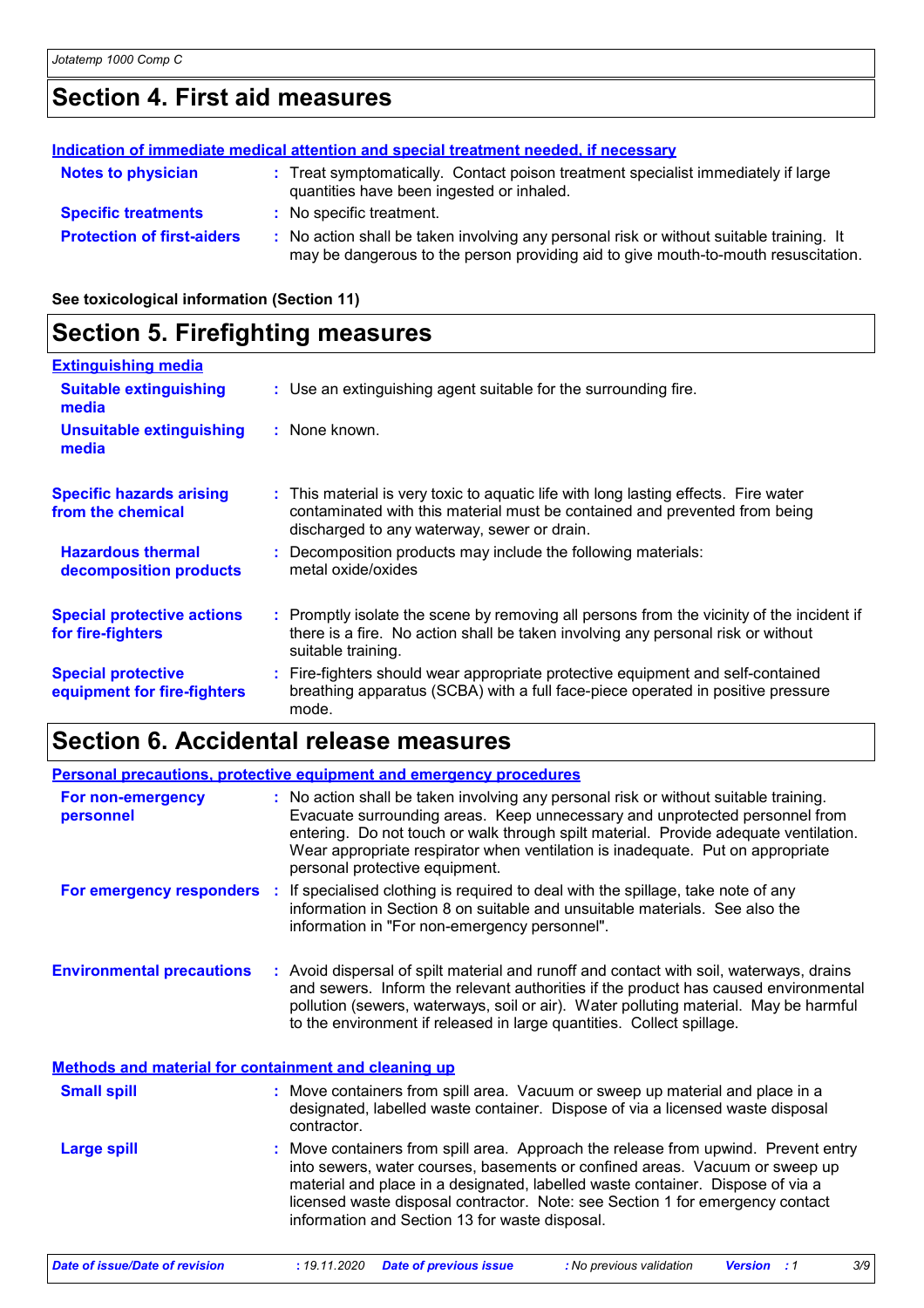# **Section 7. Handling and storage**

| <b>Precautions for safe handling</b>                                             |  |                                                                                                                                                                                                                                                                                                                                                                                                                                                                                                                                                                                     |
|----------------------------------------------------------------------------------|--|-------------------------------------------------------------------------------------------------------------------------------------------------------------------------------------------------------------------------------------------------------------------------------------------------------------------------------------------------------------------------------------------------------------------------------------------------------------------------------------------------------------------------------------------------------------------------------------|
| <b>Protective measures</b>                                                       |  | : Put on appropriate personal protective equipment (see Section 8). Do not ingest.<br>Avoid contact with eyes, skin and clothing. Avoid release to the environment. Keep<br>in the original container or an approved alternative made from a compatible material,<br>kept tightly closed when not in use. Empty containers retain product residue and<br>can be hazardous. Do not reuse container.                                                                                                                                                                                  |
| <b>Advice on general</b><br>occupational hygiene                                 |  | : Eating, drinking and smoking should be prohibited in areas where this material is<br>handled, stored and processed. Workers should wash hands and face before<br>eating, drinking and smoking. Remove contaminated clothing and protective<br>equipment before entering eating areas. See also Section 8 for additional<br>information on hygiene measures.                                                                                                                                                                                                                       |
| <b>Conditions for safe storage,</b><br>including any<br><b>incompatibilities</b> |  | : Store in accordance with local regulations. Store in original container protected<br>from direct sunlight in a dry, cool and well-ventilated area, away from incompatible<br>materials (see Section 10) and food and drink. Keep container tightly closed and<br>sealed until ready for use. Containers that have been opened must be carefully<br>resealed and kept upright to prevent leakage. Do not store in unlabelled containers.<br>Use appropriate containment to avoid environmental contamination. See Section 10<br>for incompatible materials before handling or use. |

# **Section 8. Exposure controls/personal protection**

#### **Control parameters**

**Occupational exposure limits**

| Ingredient name | <b>Exposure limits</b>                                                                                                                                                             |
|-----------------|------------------------------------------------------------------------------------------------------------------------------------------------------------------------------------|
| I zinc oxide    | <b>ACGIH TLV (United States, 3/2020).</b><br>STEL: 10 mg/m <sup>3</sup> 15 minutes. Form:<br>Respirable fraction<br>TWA: 2 mg/m <sup>3</sup> 8 hours. Form: Respirable<br>fraction |

| <b>Appropriate engineering</b><br>controls | : Good general ventilation should be sufficient to control worker exposure to airborne<br>contaminants.                                                                                                                                                                                                                                                                                                                                                                                                                                                             |
|--------------------------------------------|---------------------------------------------------------------------------------------------------------------------------------------------------------------------------------------------------------------------------------------------------------------------------------------------------------------------------------------------------------------------------------------------------------------------------------------------------------------------------------------------------------------------------------------------------------------------|
| <b>Environmental exposure</b><br>controls  | : Emissions from ventilation or work process equipment should be checked to ensure<br>they comply with the requirements of environmental protection legislation. In some<br>cases, fume scrubbers, filters or engineering modifications to the process<br>equipment will be necessary to reduce emissions to acceptable levels.                                                                                                                                                                                                                                     |
| <b>Individual protection measures</b>      |                                                                                                                                                                                                                                                                                                                                                                                                                                                                                                                                                                     |
| <b>Hygiene measures</b>                    | Wash hands, forearms and face thoroughly after handling chemical products, before<br>eating, smoking and using the lavatory and at the end of the working period.<br>Appropriate techniques should be used to remove potentially contaminated clothing.<br>Wash contaminated clothing before reusing. Ensure that eyewash stations and<br>safety showers are close to the workstation location.                                                                                                                                                                     |
| <b>Eye/face protection</b>                 | Safety eyewear complying to EN 166 should be used when a risk assessment<br>indicates this is necessary to avoid exposure to liquid splashes, mists, gases or<br>dusts. If contact is possible, the following protection should be worn, unless the<br>assessment indicates a higher degree of protection: safety glasses with side-<br>shields.                                                                                                                                                                                                                    |
| <b>Skin protection</b>                     |                                                                                                                                                                                                                                                                                                                                                                                                                                                                                                                                                                     |
| <b>Hand protection</b>                     | : There is no one glove material or combination of materials that will give unlimited<br>resistance to any individual or combination of chemicals.<br>The breakthrough time must be greater than the end use time of the product.<br>The instructions and information provided by the glove manufacturer on use,<br>storage, maintenance and replacement must be followed.<br>Gloves should be replaced regularly and if there is any sign of damage to the glove<br>material.<br>Always ensure that gloves are free from defects and that they are stored and used |
| <b>Date of issue/Date of revision</b>      | : 19.11.2020<br><b>Date of previous issue</b><br>: No previous validation<br><b>Version</b> : 1<br>4/9                                                                                                                                                                                                                                                                                                                                                                                                                                                              |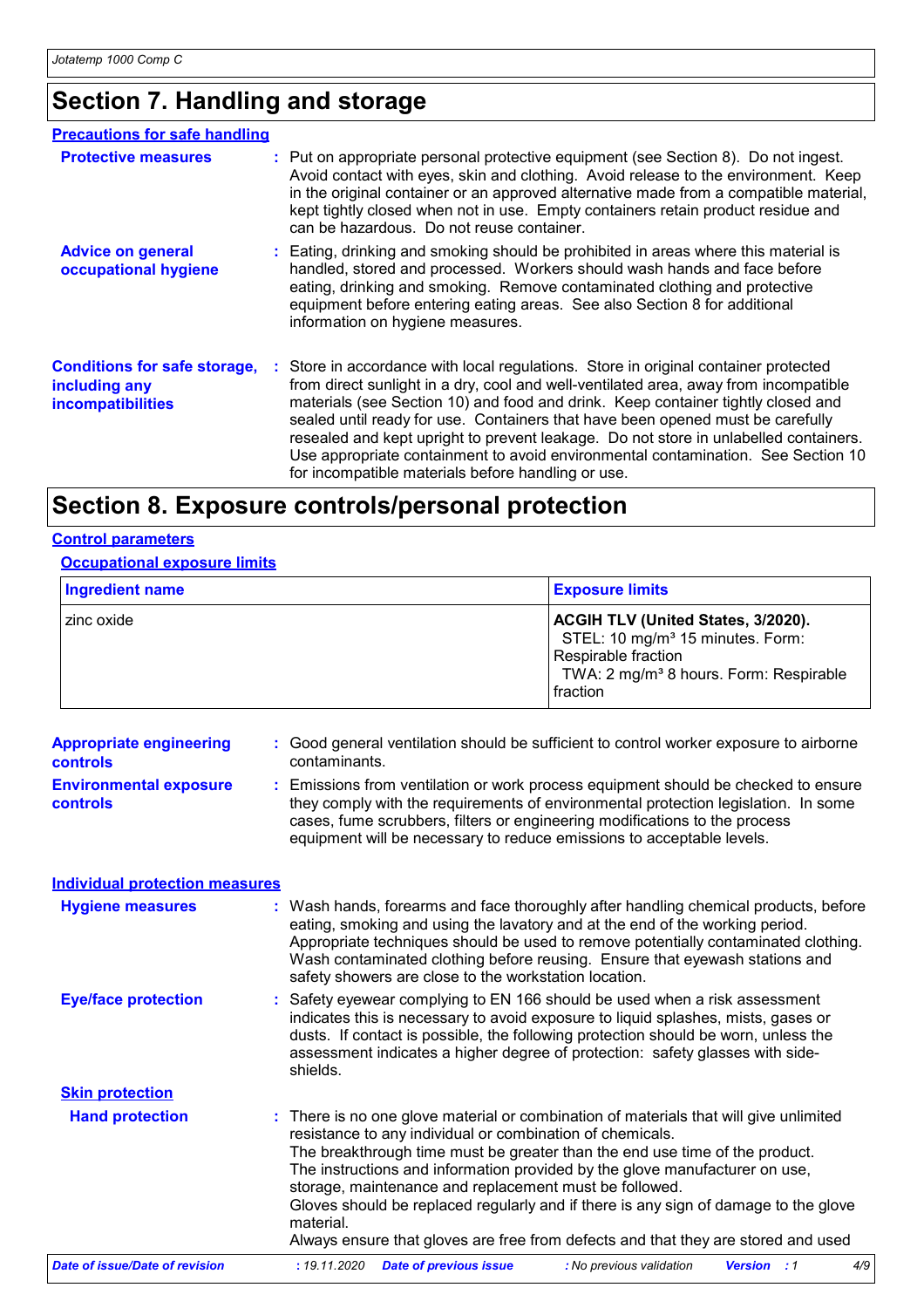# **Section 8. Exposure controls/personal protection**

|                               | correctly.<br>The performance or effectiveness of the glove may be reduced by physical/chemical<br>damage and poor maintenance.<br>Barrier creams may help to protect the exposed areas of the skin but should not be<br>applied once exposure has occurred.                                                                                                                                                |
|-------------------------------|-------------------------------------------------------------------------------------------------------------------------------------------------------------------------------------------------------------------------------------------------------------------------------------------------------------------------------------------------------------------------------------------------------------|
|                               | Wear suitable gloves tested to EN374.<br>Recommended, gloves(breakthrough time) > 8 hours: nitrile rubber                                                                                                                                                                                                                                                                                                   |
| <b>Body protection</b>        | : Personal protective equipment for the body should be selected based on the task<br>being performed and the risks involved and should be approved by a specialist<br>before handling this product.                                                                                                                                                                                                         |
| <b>Other skin protection</b>  | : Appropriate footwear and any additional skin protection measures should be<br>selected based on the task being performed and the risks involved and should be<br>approved by a specialist before handling this product.                                                                                                                                                                                   |
| <b>Respiratory protection</b> | : If workers are exposed to concentrations above the exposure limit, they must use a<br>respirator according to EN 140. Use respiratory mask with charcoal and dust filter<br>when spraying this product, according to EN 14387(as filter combination A2-P2). In<br>confined spaces, use compressed-air or fresh-air respiratory equipment. When use<br>of roller or brush, consider use of charcoalfilter. |

# **Section 9. Physical and chemical properties**

| <b>Appearance</b>                                 |                                                       |
|---------------------------------------------------|-------------------------------------------------------|
| <b>Physical state</b>                             | : Solid.                                              |
| <b>Colour</b>                                     | Grey.                                                 |
| <b>Odour</b>                                      | : Characteristic.                                     |
| <b>Odour threshold</b>                            | Not applicable.                                       |
| рH                                                | Not applicable.                                       |
| <b>Melting point</b>                              | Not applicable.                                       |
| <b>Boiling point</b>                              | : Not available.                                      |
| <b>Flash point</b>                                | Not applicable.                                       |
| <b>Evaporation rate</b>                           | : Not available.                                      |
| <b>Flammability (solid, gas)</b>                  | : Not applicable.                                     |
| Lower and upper explosive<br>(flammable) limits   | : Not applicable.                                     |
| <b>Vapour pressure</b>                            | $:$ Not available.                                    |
| <b>Vapour density</b>                             | : Highest known value: $5.47$ (Air = 1) (zinc oxide). |
| <b>Density</b>                                    | : $7.104$ g/cm <sup>3</sup>                           |
| <b>Solubility</b>                                 | : Not available.                                      |
| <b>Partition coefficient: n-</b><br>octanol/water | : Not available.                                      |
| <b>Auto-ignition temperature</b>                  | : Not applicable.                                     |
| <b>Decomposition temperature</b>                  | : Not available.                                      |
| <b>Viscosity</b>                                  | : Not available.                                      |

# **Section 10. Stability and reactivity**

| <b>Reactivity</b>                            | : No specific test data related to reactivity available for this product or its ingredients.              |
|----------------------------------------------|-----------------------------------------------------------------------------------------------------------|
| <b>Chemical stability</b>                    | : The product is stable.                                                                                  |
| <b>Possibility of hazardous</b><br>reactions | : Under normal conditions of storage and use, hazardous reactions will not occur.                         |
| <b>Conditions to avoid</b>                   | : No specific data.                                                                                       |
| <b>Incompatible materials</b>                | : No specific data.                                                                                       |
| <b>Hazardous decomposition</b><br>products   | : Under normal conditions of storage and use, hazardous decomposition products<br>should not be produced. |
| Date of issue/Date of revision               | 5/9<br><b>Date of previous issue</b><br>: No previous validation<br>: 19.11.2020<br><b>Version</b> : 1    |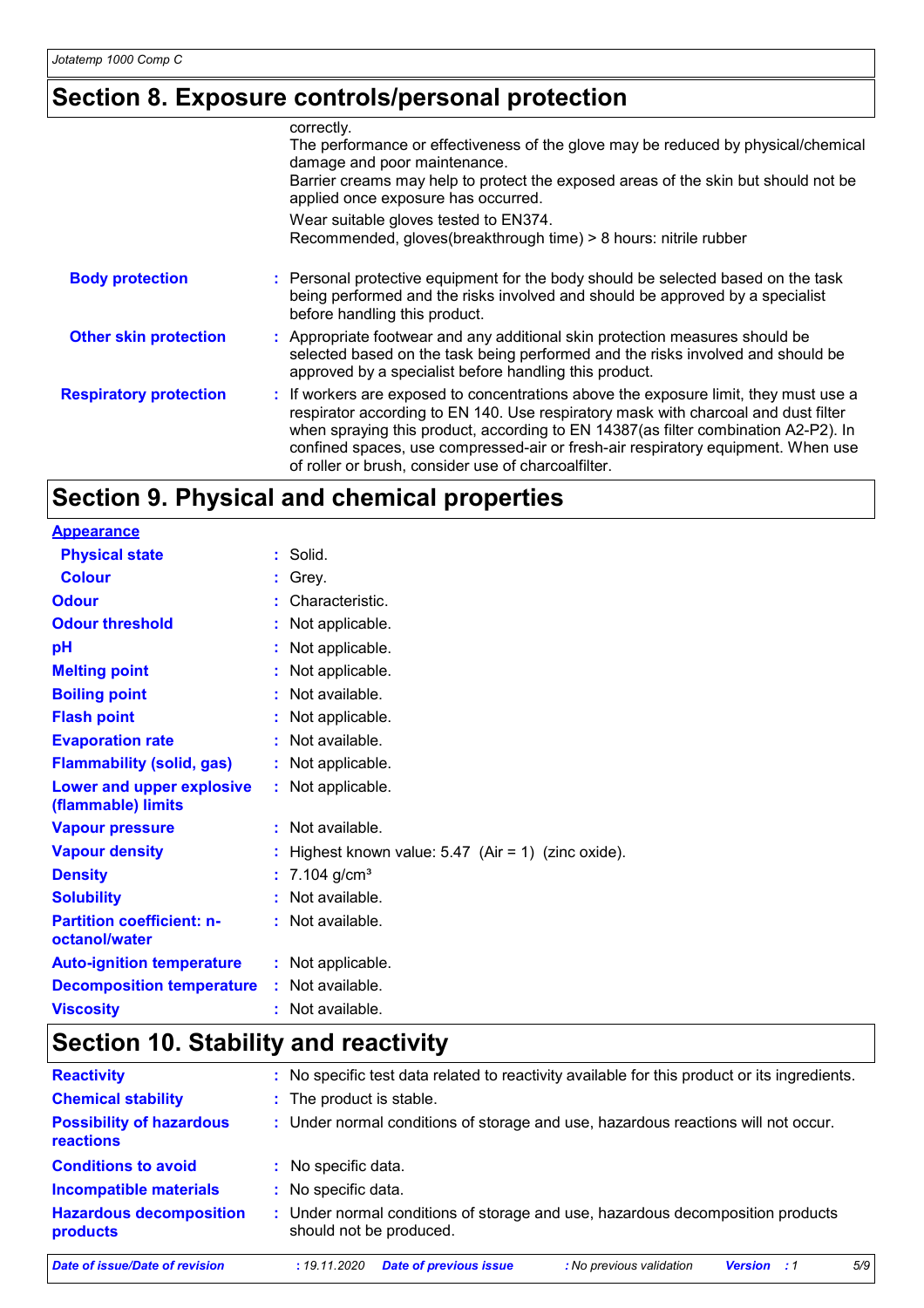# **Section 11. Toxicological information**

### **Information on toxicological effects**

### **Acute toxicity**

Not available.

### **Irritation/Corrosion**

| <b>Product/ingredient name</b> | <b>Result</b>        | <b>Species</b> | <b>Score</b> | <b>Exposure</b>                                   | <b>Observation</b> |
|--------------------------------|----------------------|----------------|--------------|---------------------------------------------------|--------------------|
| zinc                           | Skin - Mild irritant | l Human        |              | 72 hours 300<br>Micrograms<br><b>Intermittent</b> |                    |
| zinc oxide                     | Eyes - Mild irritant | Rabbit         |              | l24 hours 500<br>mg                               |                    |
|                                | Skin - Mild irritant | Rabbit         |              | 24 hours 500<br>mg                                |                    |

#### **Sensitisation**

Not available.

#### **Mutagenicity**

Not available.

#### **Carcinogenicity**

Not available.

#### **Reproductive toxicity**

Not available.

#### **Teratogenicity**

Not available.

#### **Specific target organ toxicity (single exposure)**

Not available.

#### **Specific target organ toxicity (repeated exposure)**

Not available.

#### **Aspiration hazard**

Not available.

### **Information on likely routes :** Not available.

**of exposure**

### **Potential acute health effects**

| Eye contact         | : No known significant effects or critical hazards. |
|---------------------|-----------------------------------------------------|
| <b>Inhalation</b>   | : No known significant effects or critical hazards. |
| <b>Skin contact</b> | : No known significant effects or critical hazards. |
| <b>Ingestion</b>    | : No known significant effects or critical hazards. |

### **Symptoms related to the physical, chemical and toxicological characteristics**

| <b>Eye contact</b>  | : No specific data. |
|---------------------|---------------------|
| <b>Inhalation</b>   | : No specific data. |
| <b>Skin contact</b> | : No specific data. |
| <b>Ingestion</b>    | : No specific data. |

### **Delayed and immediate effects as well as chronic effects from short and long-term exposure Short term exposure**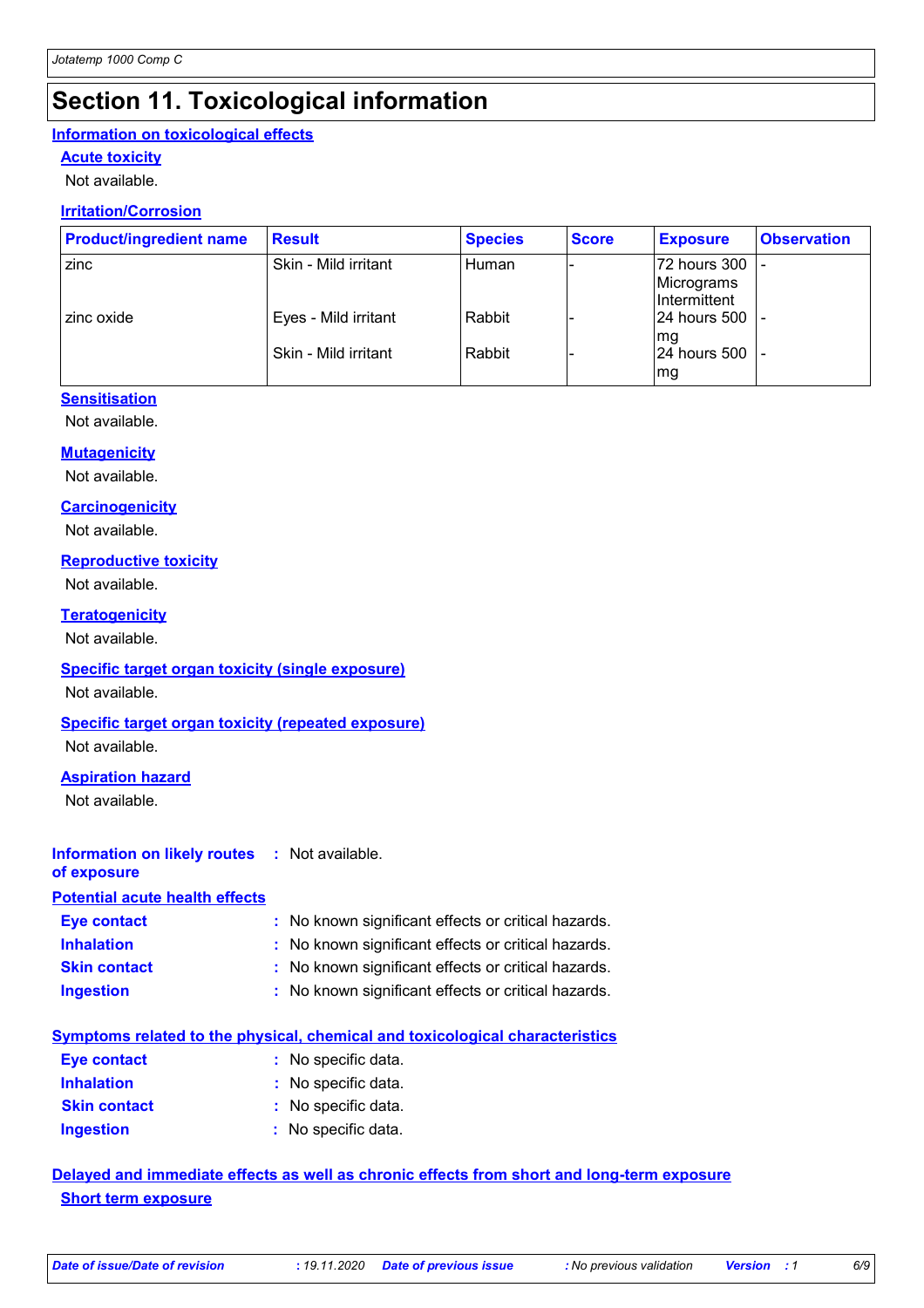# **Section 11. Toxicological information**

| <b>Potential immediate</b><br>effects             | : Not available.                                    |
|---------------------------------------------------|-----------------------------------------------------|
| <b>Potential delayed effects : Not available.</b> |                                                     |
| <b>Long term exposure</b>                         |                                                     |
| <b>Potential immediate</b><br>effects             | $:$ Not available.                                  |
| <b>Potential delayed effects : Not available.</b> |                                                     |
| <b>Potential chronic health effects</b>           |                                                     |
| Not available.                                    |                                                     |
| <b>General</b>                                    | : No known significant effects or critical hazards. |
| <b>Carcinogenicity</b>                            | : No known significant effects or critical hazards. |
| <b>Mutagenicity</b>                               | : No known significant effects or critical hazards. |
| <b>Teratogenicity</b>                             | No known significant effects or critical hazards.   |
| <b>Developmental effects</b>                      | : No known significant effects or critical hazards. |
| <b>Fertility effects</b>                          | : No known significant effects or critical hazards. |
|                                                   |                                                     |

#### **Numerical measures of toxicity**

**Acute toxicity estimates**

Not available.

## **Section 12. Ecological information**

#### **Toxicity**

| <b>Product/ingredient name</b> | <b>Result</b>                      | <b>Species</b>                                                           | <b>Exposure</b> |
|--------------------------------|------------------------------------|--------------------------------------------------------------------------|-----------------|
| zinc                           | Acute LC50 330 µg/l Fresh water    | Daphnia - Daphnia magna                                                  | 48 hours        |
|                                | Acute LC50 0.78 mg/l Fresh water   | Fish                                                                     | 96 hours        |
| zinc oxide                     | Acute LC50 1.1 ppm Fresh water     | Fish - Oncorhynchus mykiss                                               | 96 hours        |
|                                | Chronic NOEC 0.02 mg/l Fresh water | Algae - Pseudokirchneriella<br>subcapitata - Exponential<br>growth phase | 72 hours        |

#### **Persistence and degradability**

| <b>Product/ingredient name</b> | <b>Aquatic half-life</b> | <b>Photolysis</b> | Biodegradability   |
|--------------------------------|--------------------------|-------------------|--------------------|
| zinc                           |                          |                   | <b>Not readily</b> |
| zinc oxide                     |                          |                   | Not readily        |

#### **Bioaccumulative potential**

| <b>Product/ingredient name</b> | l LoqP <sub>ow</sub> | <b>BCF</b> | <b>Potential</b> |
|--------------------------------|----------------------|------------|------------------|
| zinc oxide                     |                      | 28960      | high             |

#### **Mobility in soil**

| <b>Soil/water partition</b> | : Not available. |
|-----------------------------|------------------|
| <b>coefficient (Koc)</b>    |                  |
|                             |                  |

**Other adverse effects** : No known significant effects or critical hazards.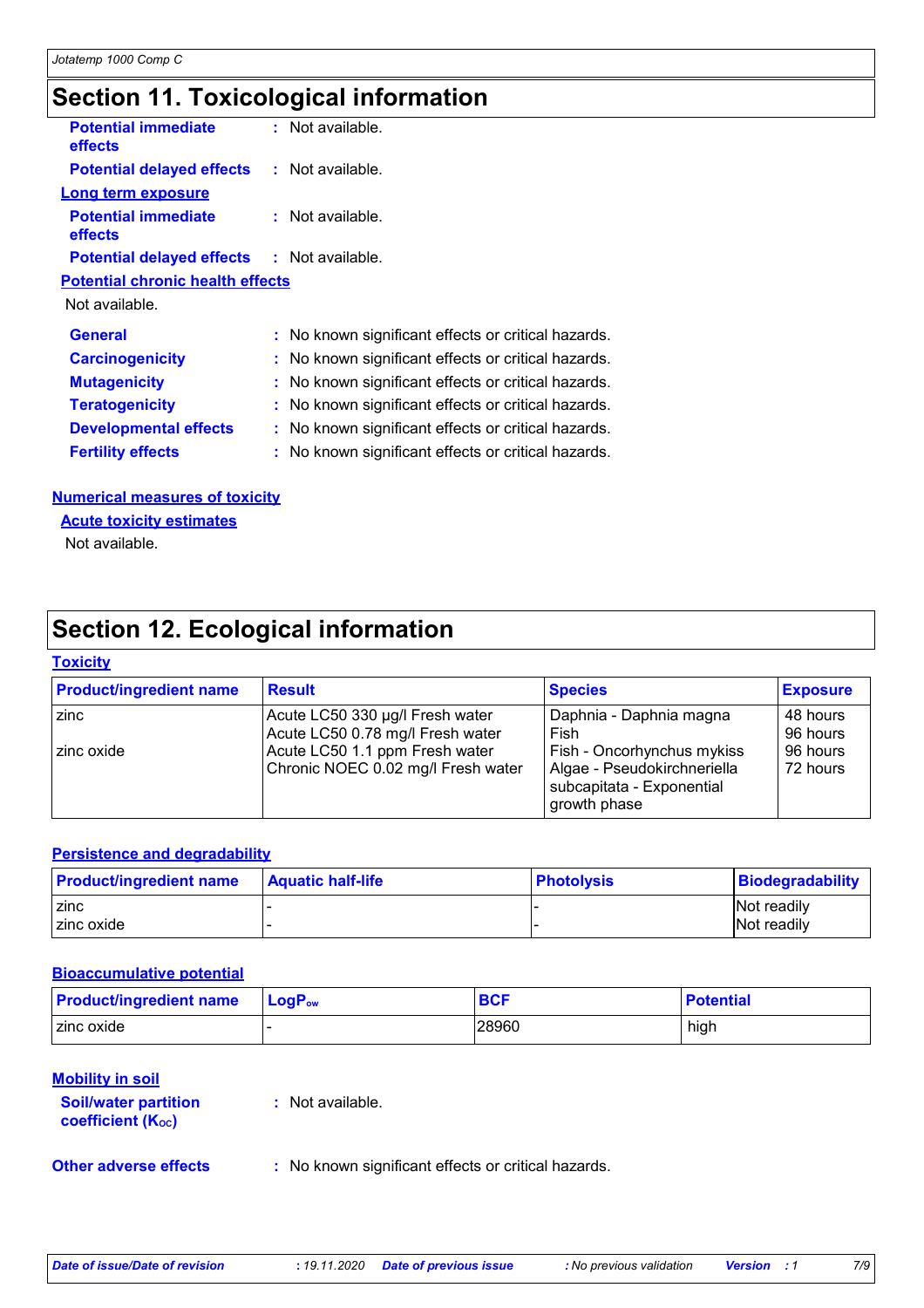## **Section 13. Disposal considerations**

#### **Disposal methods :**

The generation of waste should be avoided or minimised wherever possible. Disposal of this product, solutions and any by-products should at all times comply with the requirements of environmental protection and waste disposal legislation and any regional local authority requirements. Dispose of surplus and nonrecyclable products via a licensed waste disposal contractor. Waste should not be disposed of untreated to the sewer unless fully compliant with the requirements of all authorities with jurisdiction. Waste packaging should be recycled. Incineration or landfill should only be considered when recycling is not feasible. This material and its container must be disposed of in a safe way. Care should be taken when handling emptied containers that have not been cleaned or rinsed out. Empty containers or liners may retain some product residues. Avoid dispersal of spilt material and runoff and contact with soil, waterways, drains and sewers.

### **Section 14. Transport information**

|                                      | <b>ADR/RID</b>                                                                                                                                                                                                        | <b>IMDG</b>                                                                                                                                                                                                                                                     | <b>IATA</b>                                                                                                                                                                                                      |
|--------------------------------------|-----------------------------------------------------------------------------------------------------------------------------------------------------------------------------------------------------------------------|-----------------------------------------------------------------------------------------------------------------------------------------------------------------------------------------------------------------------------------------------------------------|------------------------------------------------------------------------------------------------------------------------------------------------------------------------------------------------------------------|
| <b>UN number</b>                     | <b>UN3077</b>                                                                                                                                                                                                         | <b>UN3077</b>                                                                                                                                                                                                                                                   | <b>UN3077</b>                                                                                                                                                                                                    |
| <b>UN proper</b><br>shipping name    | Environmentally hazardous<br>substance, solid, n.o.s. (zinc,<br>zinc oxide)                                                                                                                                           | Environmentally hazardous<br>substance, solid, n.o.s. (zinc,<br>zinc oxide). Marine pollutant<br>(zinc, zinc oxide)                                                                                                                                             | Environmentally hazardous<br>substance, solid, n.o.s. (zinc,<br>zinc oxide)                                                                                                                                      |
| <b>Transport hazard</b><br>class(es) | 9                                                                                                                                                                                                                     | 9                                                                                                                                                                                                                                                               | 9                                                                                                                                                                                                                |
| <b>Packing group</b>                 | $\mathbf{III}$                                                                                                                                                                                                        | $\mathbf{III}$                                                                                                                                                                                                                                                  | III                                                                                                                                                                                                              |
| <b>Environmental</b><br>hazards      | Yes.                                                                                                                                                                                                                  | Yes.                                                                                                                                                                                                                                                            | Yes.                                                                                                                                                                                                             |
| <b>Additional</b><br>information     | This product is not regulated<br>as a dangerous good when<br>transported in sizes of ≤5 L or<br>$\leq$ 5 kg, provided the<br>packagings meet the general<br>provisions of 4.1.1.1, 4.1.1.2<br>and 4.1.1.4 to 4.1.1.8. | This product is not regulated<br>as a dangerous good when<br>transported in sizes of ≤5 L or<br>$\leq$ 5 kg, provided the<br>packagings meet the general<br>provisions of 4.1.1.1, 4.1.1.2<br>and 4.1.1.4 to 4.1.1.8.<br><b>Emergency schedules F-A,</b><br>S-F | This product is not regulated<br>as a dangerous good when<br>transported in sizes of ≤5 L or<br>$\leq$ 5 kg, provided the<br>packagings meet the general<br>provisions of 5.0.2.4.1,<br>5.0.2.6.1.1 and 5.0.2.8. |

| <b>Additional information</b>         |                                                                                                                                                                                                                                                                         |
|---------------------------------------|-------------------------------------------------------------------------------------------------------------------------------------------------------------------------------------------------------------------------------------------------------------------------|
| <b>ADR/RID</b>                        | : This product is not regulated as a dangerous good when transported in sizes of $\leq 5$ L<br>or $\leq$ 5 kg, provided the packagings meet the general provisions of 4.1.1.1, 4.1.1.2<br>and 4.1.1.4 to 4.1.1.8.<br>Hazard identification number 90<br>Tunnel code (-) |
| <b>IMDG</b>                           | : This product is not regulated as a dangerous good when transported in sizes of $\leq 5$ L<br>or $\leq$ 5 kg, provided the packagings meet the general provisions of 4.1.1.1, 4.1.1.2<br>and 4.1.1.4 to 4.1.1.8.<br><b>Emergency schedules F-A, S-F</b>                |
| <b>IATA</b>                           | : This product is not regulated as a dangerous good when transported in sizes of $\leq 5$ L<br>or $\leq$ 5 kg, provided the packagings meet the general provisions of 5.0.2.4.1,<br>5.0.2.6.1.1 and 5.0.2.8.                                                            |
|                                       | Special precautions for user : Transport within user's premises: always transport in closed containers that are<br>upright and secure. Ensure that persons transporting the product know what to do in<br>the event of an accident or spillage.                         |
| <b>Date of issue/Date of revision</b> | 8/9<br>: 19.11.2020<br>Date of previous issue<br>: No previous validation<br><b>Version</b> : 1                                                                                                                                                                         |